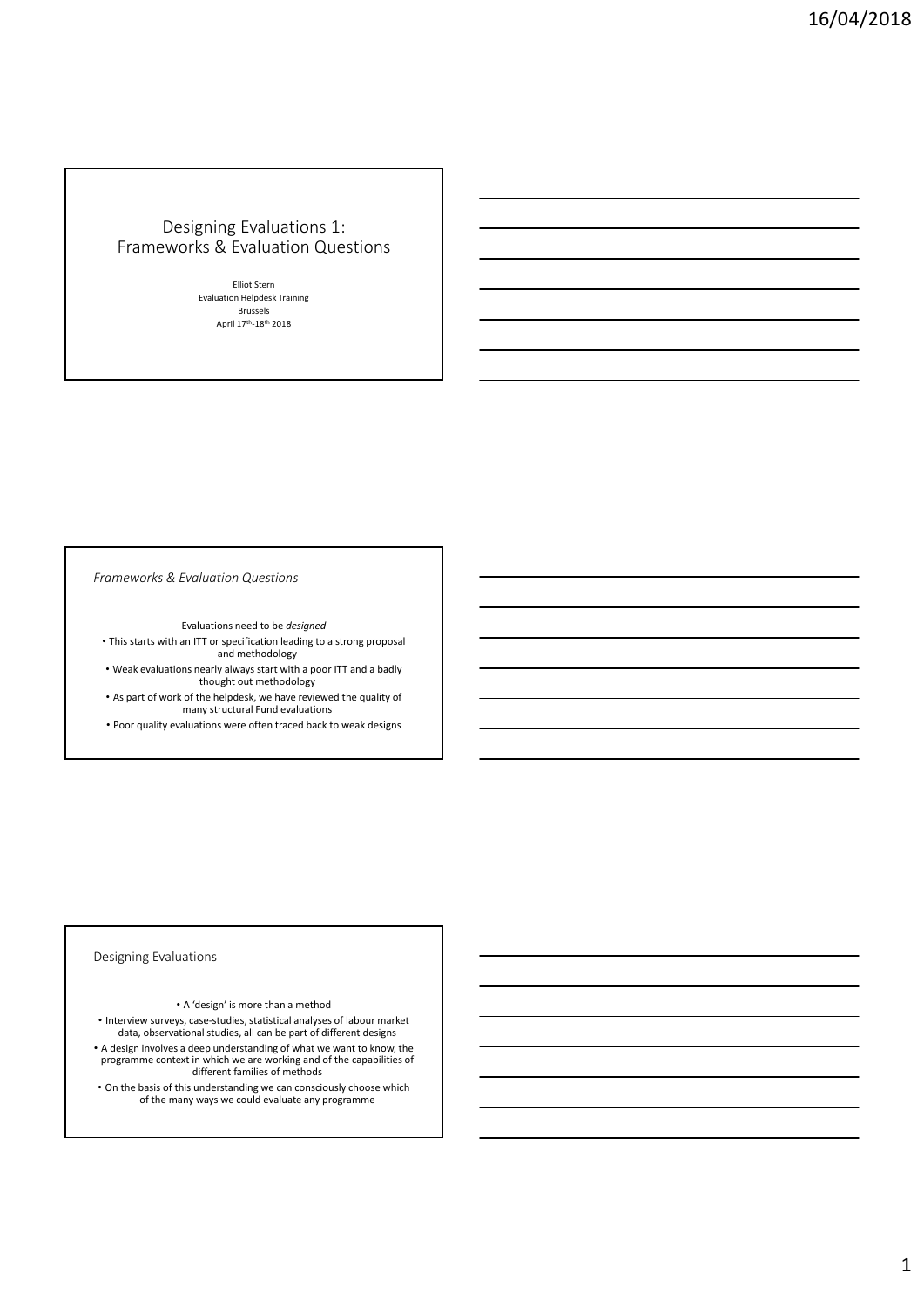



Designing Evaluations

The 'Design Triangle' suggests we need to match:

• Evaluation Questions (what we want to know )

with the

• Characteristics of Programmes (the 'object' to be evaluated)

with

• Available designs and their capabilities (what these designs can do given the Evaluation Questions being asked and the characteristics of Programmes)

## Importance of Evaluation Questions

- Historically evaluations were structured around generic criteria such as Effectiveness; Relevance; Efficiency; Coherence; and Sustainability
- These criteria‐led evaluations often produced evaluations that lacked specifics and were not useful for policy purposes. Nowadays we tend to operationalise criteria into more specific *Evaluation Questions*
- Evaluation Questions (EQs) are also a crucial link between evaluation purpose and how we make methodological choices

*Evaluations need to answer clear and answerable questions!*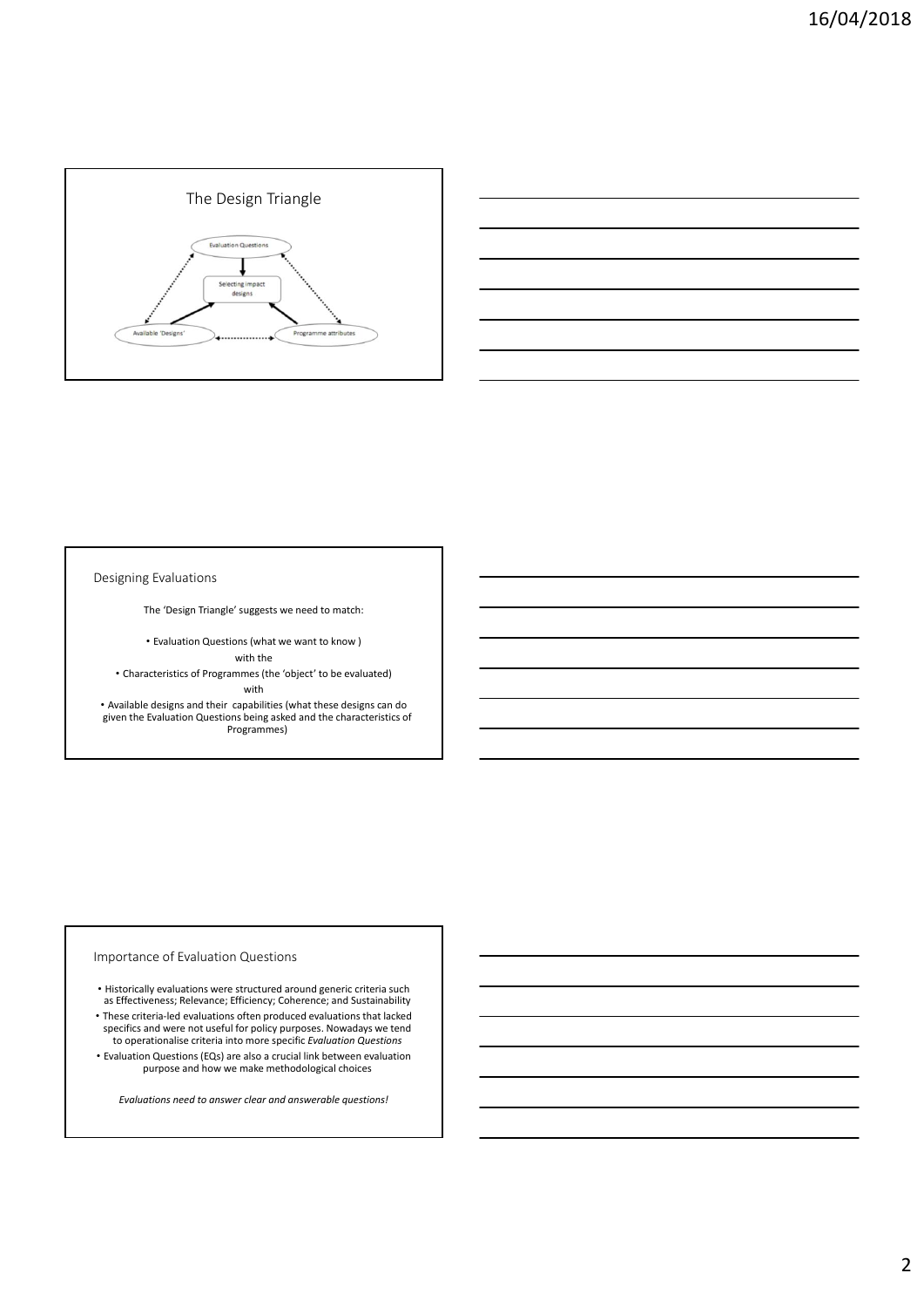### Importance of Evaluation Questions

- EQs are not the same as an 'interview question' they are 'high‐level' question able to be analysed and studied
- EQs focus on the relationship between a programme and real world 'consequences' 'effects' and 'results'
- EQs that only focus on the internal operations of a programme and do not try to illuminate the relationships between programmes and real‐ world effects are not EQs!
	- Most evaluations will have a number of prioritised EQs each addressing a specific point of interest in a programme



Evaluation Questions and Strategic Objectives

• Strategic Objectives refers to the policy goals that justify a programme – in our case through the various programme priorities – strengthening research; access to ICTs; enhancing competitiveness; promoting social inclusion etc. ‐ that are intended to contribute to 'smart, sustainable and inclusive growth'

• Evaluation Questions need to relate to these goals and priorities although monitoring/indicator exercises that are not necessarily evaluative will also address results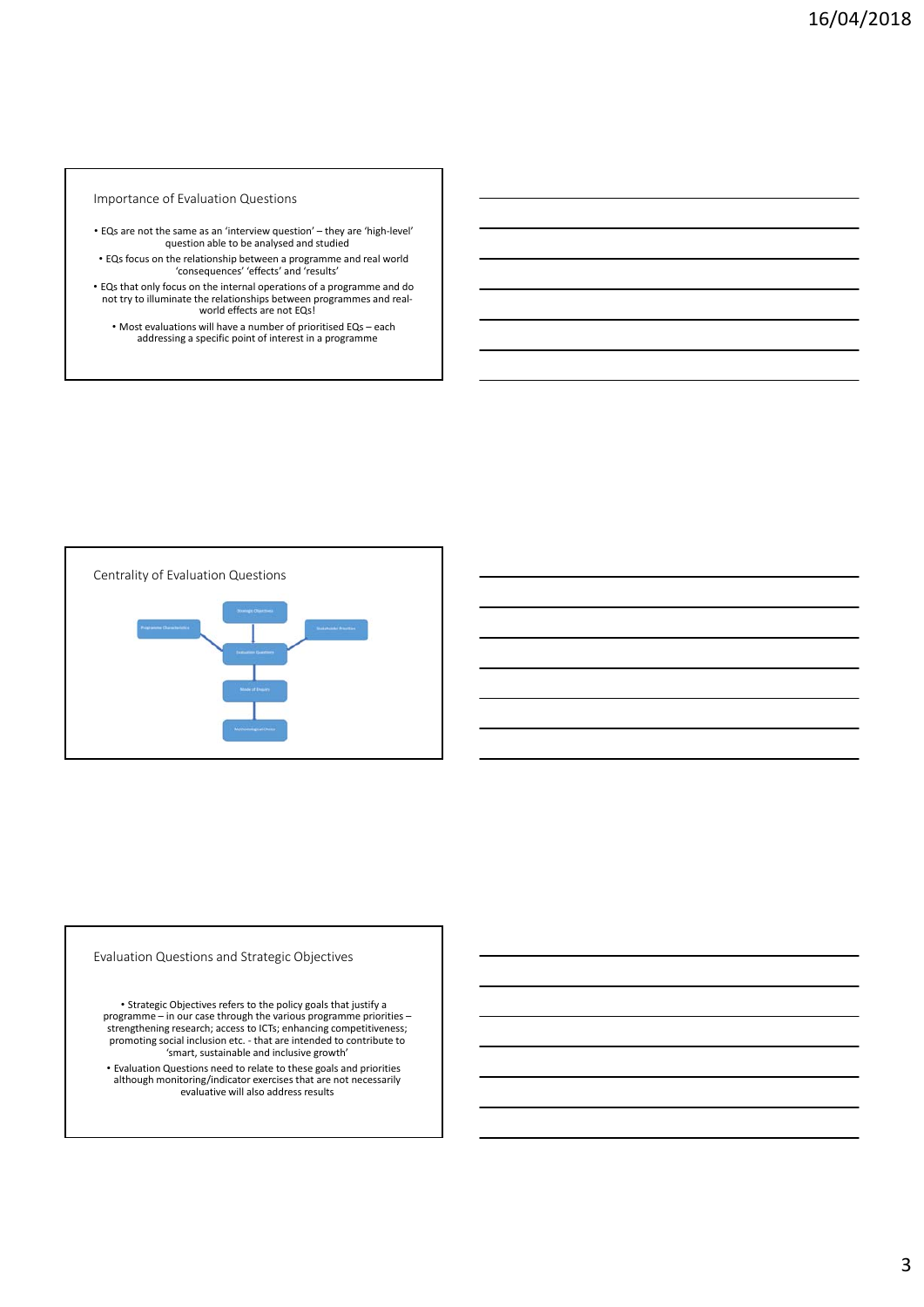Programme Characteristics

- Evaluation Questions have to take account of programme characteristics • There are many ways to characterise a programme – in terms of sectors;
	- objectives, their degree of innovativeness etc.
	- For the purpose of specifying EQs, characteristics should first be understood in terms of an 'intervention logic', 'theory of change' or 'programme theory' set into a wider context
- Theories of Change can be variously described but usually cover the sequencing of a programmes cycle set into a wider socio‐economic and regional context



## Programme Characteristics

When we discuss methodological choices there are other kinds of programme characteristics that also have to be considered. These include for example:

- Innovativeness of programme goals and delivery
- Simplicity or complexity of the intervention
- Types of outputs envisaged whether they are material, behavioural, new services, new institutional arrangements
- Timescales and trajectories of change
- How bounded or embeddedness programmes are in relation to other programmes, activities and systems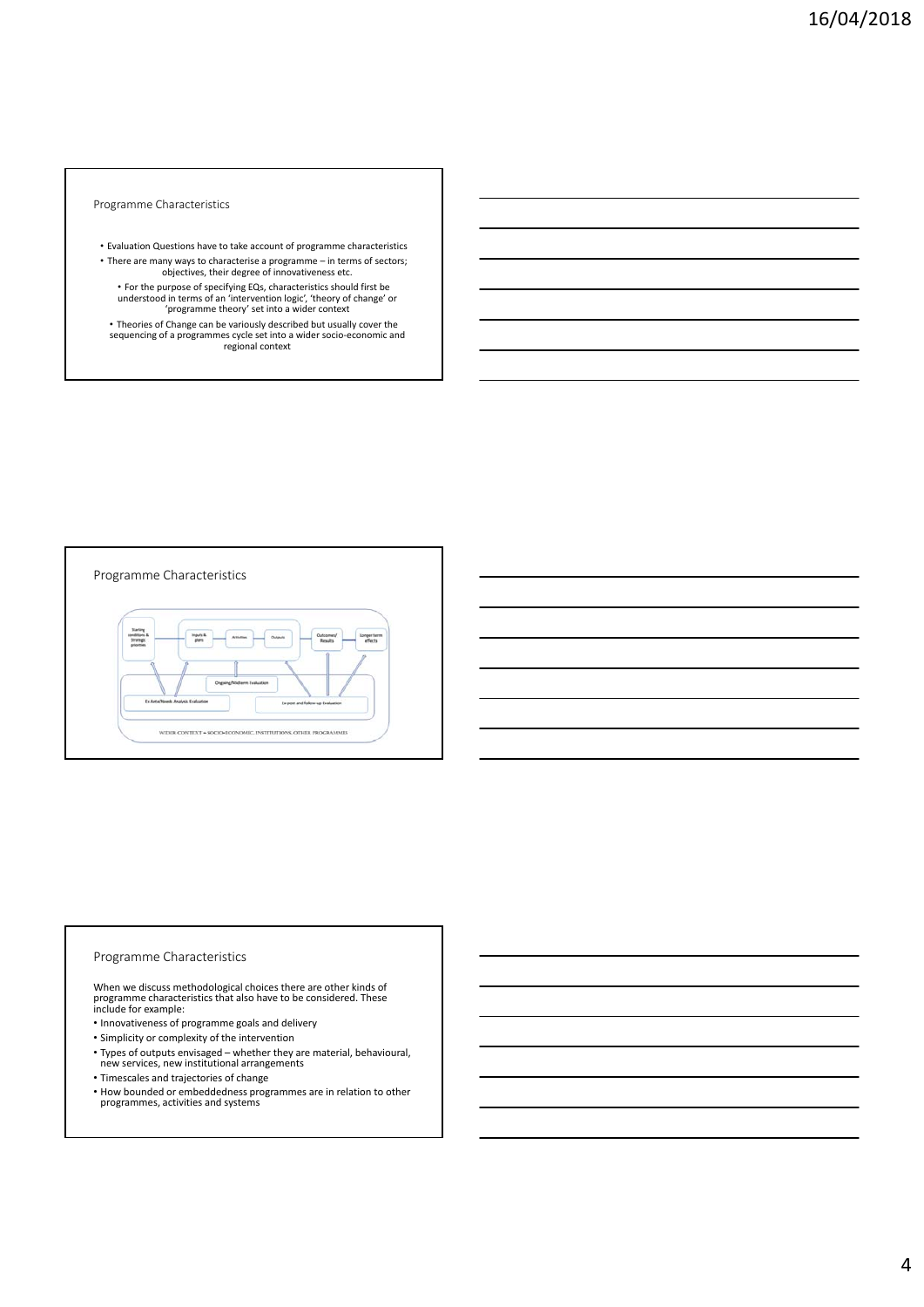#### Stakeholder priorities

- Evaluations like programmes have stakeholders
- Stakeholders will want answers to *their* questions
- Stakeholders are the users of evaluation they are also often the gatekeepers to evaluation data and provide necessary cooperation for evaluators
- The credibility and legitimacy of an evaluation will often depend on how far the questions of stakeholders are prioritised

#### Evaluation Questions and Evaluation Purposes

*EQs fall into broad types, related to the purpose (or purposes) of an evaluation. These will include:*

• Accounting for Results

• Better Management and Delivery

• Learning and improvement

• Capacity development and sustainability

It is also worth differentiating between 'High Level' EQs from subsidiary EQs – in order to decide on evaluation priorities and where efforts should be concentrated

## Accounting for Results

At a *high level* we may want to know:

• Have programmes achieved their objectives?

In greater detail we may want to know:

- Can results be shown to be consistent with the ToC/Intervention Logic?
- Can we demonstrate that the programme caused the result? • Who were the programme beneficiaries & how did they assess its results?
- Have results occurred consistently and if not, how can we explain differences across programmes?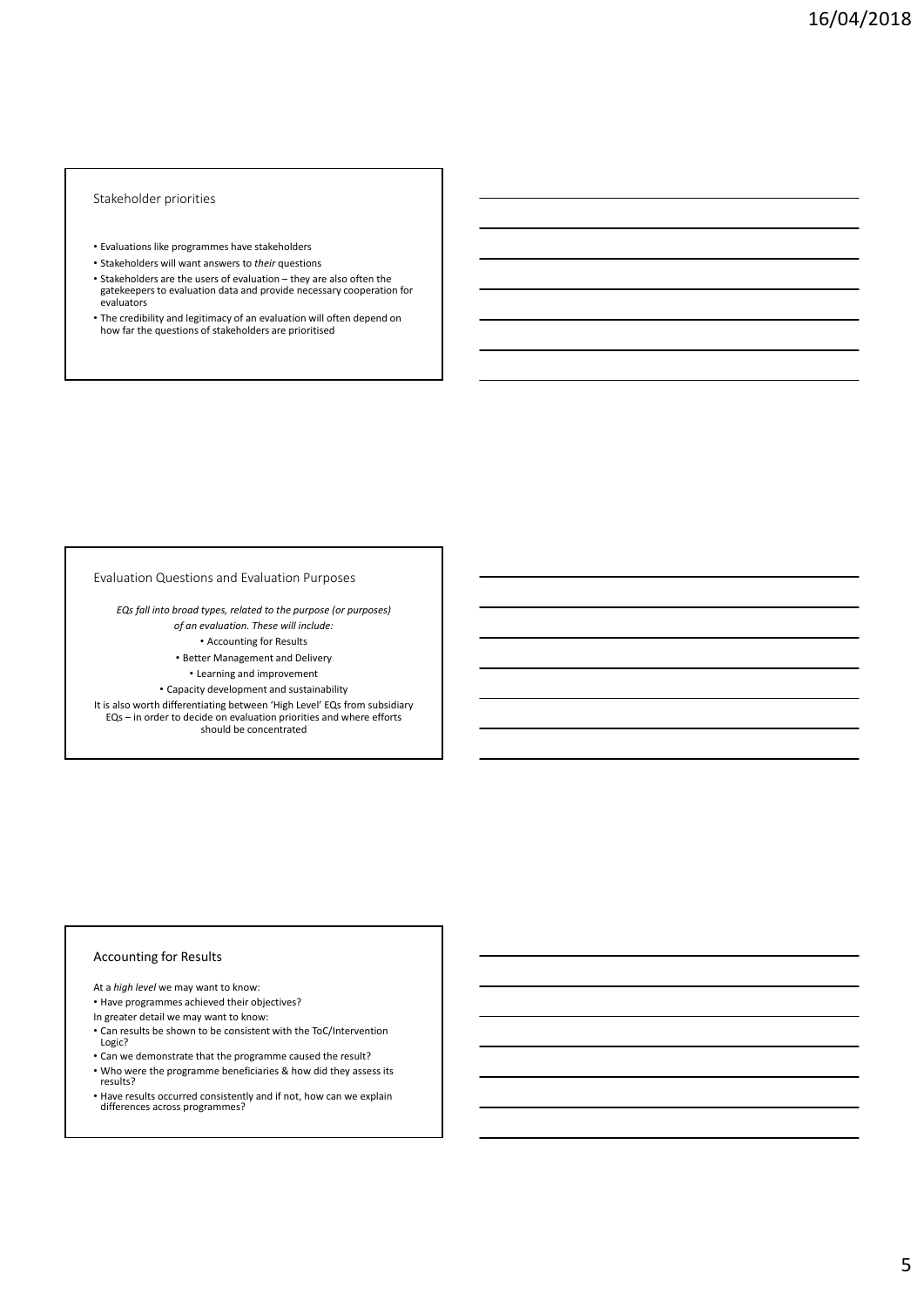## Better Management and Delivery

At a *high level* we may want to know:

- How well‐managed was the programme?
- In greater detail we may want to know:
- Were resources well‐targeted?
- Were resources efficiently spent?
- Did delivery/implementation proceed as planned?
- Were mid‐course corrections needed and why?

## Learning and Improvement

- At a *high level* we may want to know:
- What have been the lessons for programming and policy in future? In greater detail we may want to know:
- Could a similar programme be better targeted and delivered if it was to be repeated?
- Are there new ideas about how to achieve similar results through other means?
- Do these kinds of programmes contribute sufficiently to strategic policy goals?

## Capacity development and sustainability

- At a *high level* we may want to know:
- Has the programme helped create new capacities and networks?
- In greater detail we may want to know:
- Will new capacities continue to generate the kinds of results that the programme intended?
- Are these capacities likely to be self‐sustaining and economically viable?
- Have capacities been created in civil society or in public administrations?
- If there is little evidence of sustainability, why is this?